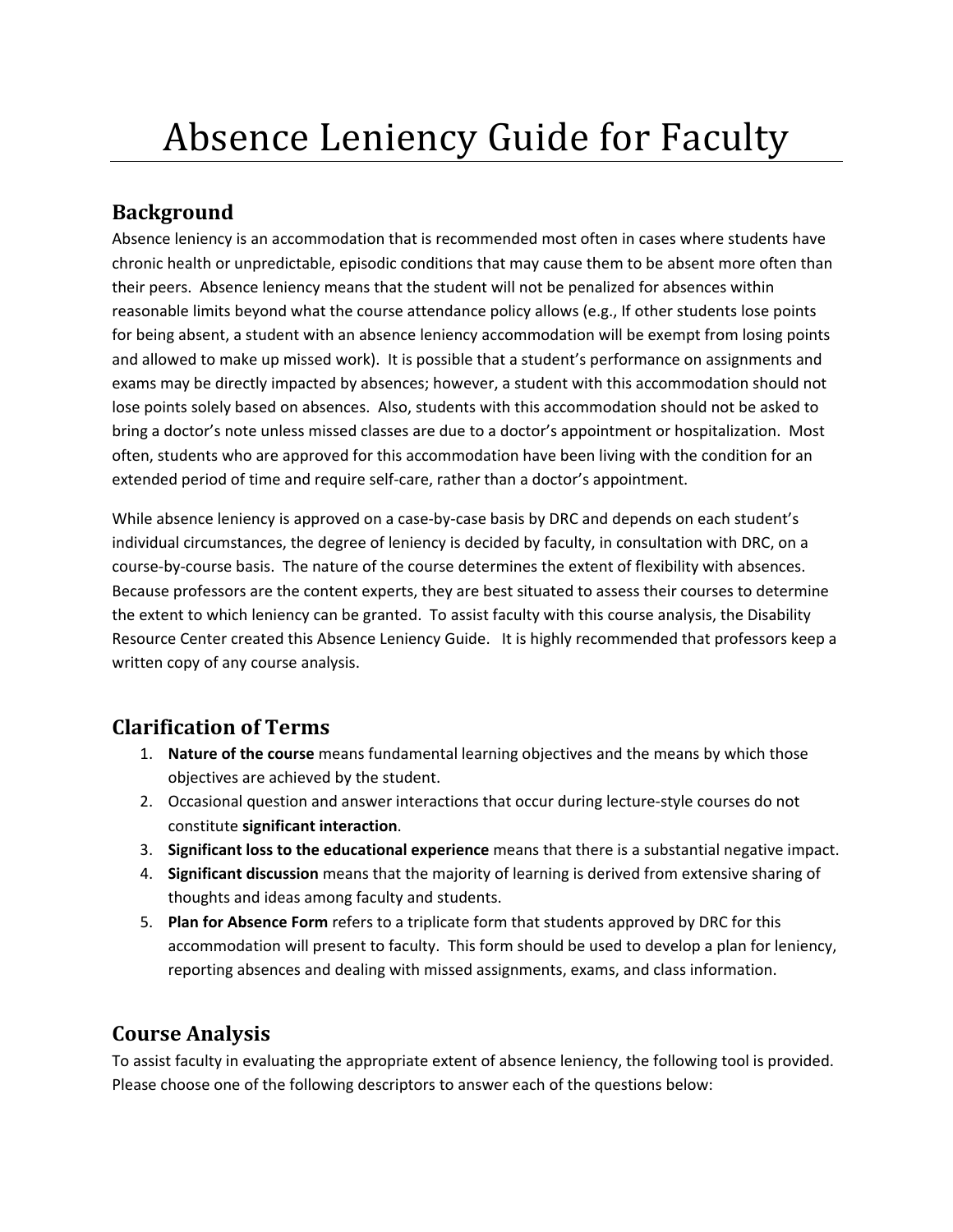- **Very Little:** This is a lecture‐style course, where students read the text‐book, listen to lectures and take notes, complete out‐of‐class assignments, and take quizzes/exams.
- **Some:** This course is mainly lecture, but may involve some in‐class discussion, student presentation, field trip or other hands‐on experience that is important to the learning objectives.
- **About Half:** Half of this course is lecture and half is experiential or discussion‐style and/or a good portion of the learning is based on knowledge of concepts previously taught in the course.
- **Most:** Most of the class is experiential, involves in‐class group work and/or discussion and/or builds on previously learned concepts.
- **All:** This descriptor is reserved for lab‐style courses, practicums and internships.
- 1. Is there a significant classroom interaction between the instructor and students (e.g., **significant discussion**, observation and feedback on performance provided, etc.).

| Circle one: Very Little | Some | <b>About Half</b> | <b>Most</b> | All |
|-------------------------|------|-------------------|-------------|-----|
|-------------------------|------|-------------------|-------------|-----|

2. Is there a significant classroom interaction among students (e.g., peer review, discussion, in- class group work, etc.)? Note: Most question and answer interactions that occur during lecture‐ style courses do not constitute **significant interaction**.

|    | Circle one: Very Little                    | Some | <b>About Half</b>                                                                                                                                                                       | <b>Most</b> | All |
|----|--------------------------------------------|------|-----------------------------------------------------------------------------------------------------------------------------------------------------------------------------------------|-------------|-----|
| 3. |                                            |      | Do student contributions constitute a significant component of the learning process (e.g.,<br>regular student presentations, discussions, group work, etc.)                             |             |     |
|    | Circle one: Very Little                    | Some | <b>About Half</b>                                                                                                                                                                       | <b>Most</b> | All |
| 4. |                                            |      | Does the fundamental nature of the course rely upon student participation as an essential<br>method for learning (i.e., labs, internships, hands-on experiences)?                       |             |     |
|    | Circle one: Very Little                    | Some | <b>About Half</b>                                                                                                                                                                       | <b>Most</b> | All |
| 5. | experience of other students in the class? |      | To what degree does a student's absence constitute a significant loss to the educational                                                                                                |             |     |
|    | Circle one: Very Little                    | Some | <b>About Half</b>                                                                                                                                                                       | <b>Most</b> | All |
| 6. | concepts taught earlier in the semester)?  |      | To what degree does course material build on concepts previously taught in this course (e.g.,<br>math courses where more advanced problem solving depends on the learning of basic math |             |     |
|    | Circle one: Very Little                    | Some | <b>About Half</b>                                                                                                                                                                       | <b>Most</b> | All |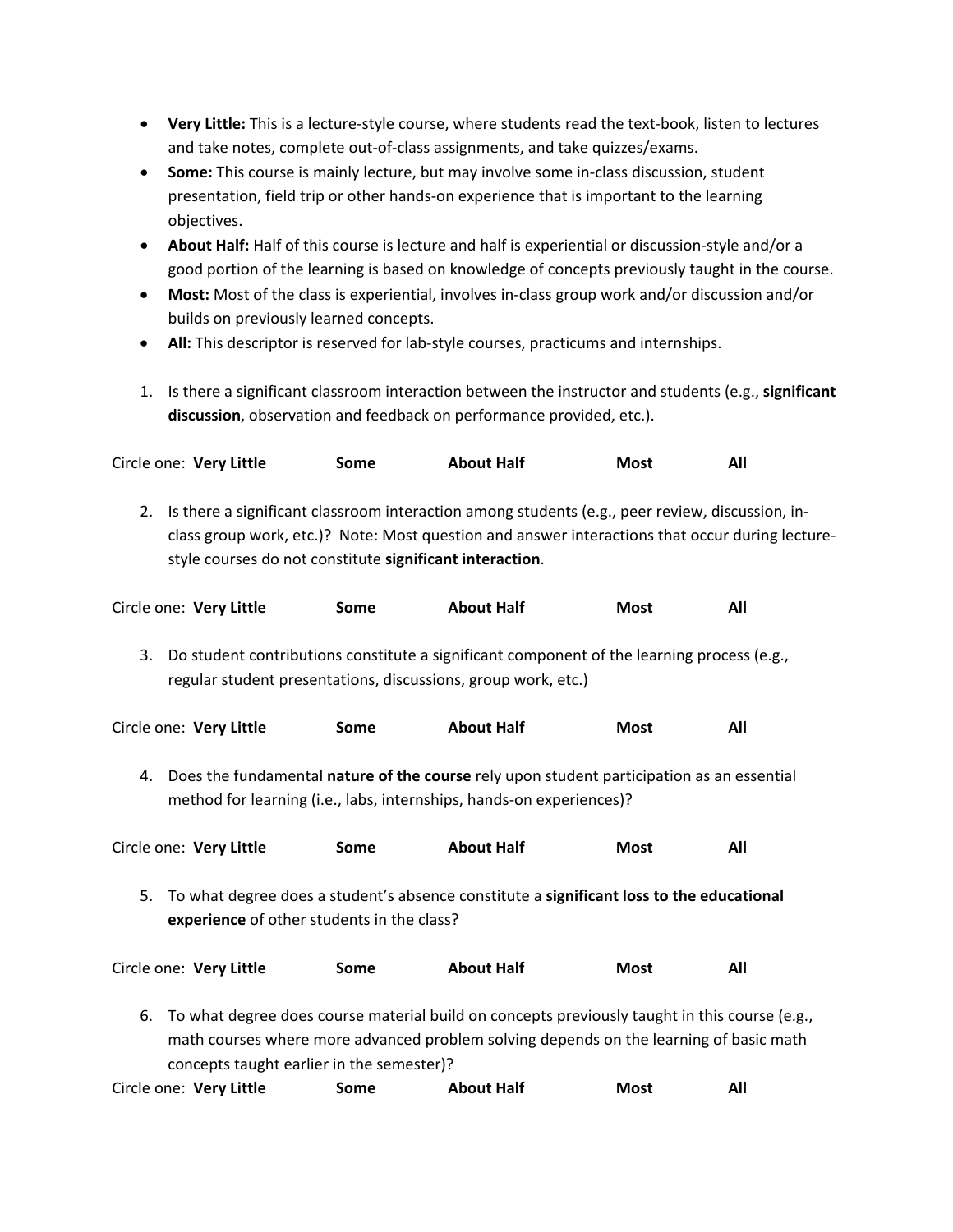## **DRC Recommendations**

 The information below is general guidance that is not based on specific knowledge of your particular course. If you have questions, I would encourage you to contact the DRC after you've completed your analysis.

- If all of your answers to the questions in the course analysis section fall into the "very little" or "some" categories, you should exercise a great deal of leniency. Limits of leniency should be determined by student performance in the class. Students should be advised according to their performance.
- If some of your answers to the questions in the course analysis section fall into the "about half" category, leniency is recommended when it does not interfere with learning objectives. Extent of leniency may be based on a combination of which experiences are missed, whether or not those experiences can be learned at an alternative time or through an alternative assignment, and student performance. Certain experiences may be weighted more heavily than others.
- If any of your answers to the questions in the course analysis section fall into the "most" or "all" categories, DRC recommends some, but minimal leniency. Consideration should be given to whether or not students have the opportunity to make up missed experiences in other sections or through alternative assignments.
- If at some point, concerns arise about the student's performance, you should meet with the student to discuss remaining options. Student options may include dropping the course by the drop date, working with the Student Development Office (SDO) to do a late drop after the deadline, but prior to the end of the semester, or taking an incomplete in the course.

### **Limits on Absence Leniency**

 While faculty are encouraged to be flexible in the implementation of absence leniency, there are limits to this accommodation. Please see the guidance below:

- **Re‐Teaching**: While it is reasonable to go over some of the missed materials with students during office hours or by appointment, faculty are not expected to re‐teach the course to students who cannot attend the lectures.
- **Remodeling**: Professors are not expected to reconstruct courses entirely. For example, a course that is a lecture‐style course, does not need to be reconstructed as an independent study or an on‐line course.
- **Course Rigor:** Professors should not lower course standards or make courses easier for students who cannot attend.

### **Other Factors to Consider**

● Some courses involve both lecture-style delivery and in-class activities that require student participation. You might consider if the absent student could participate in an alternate activity